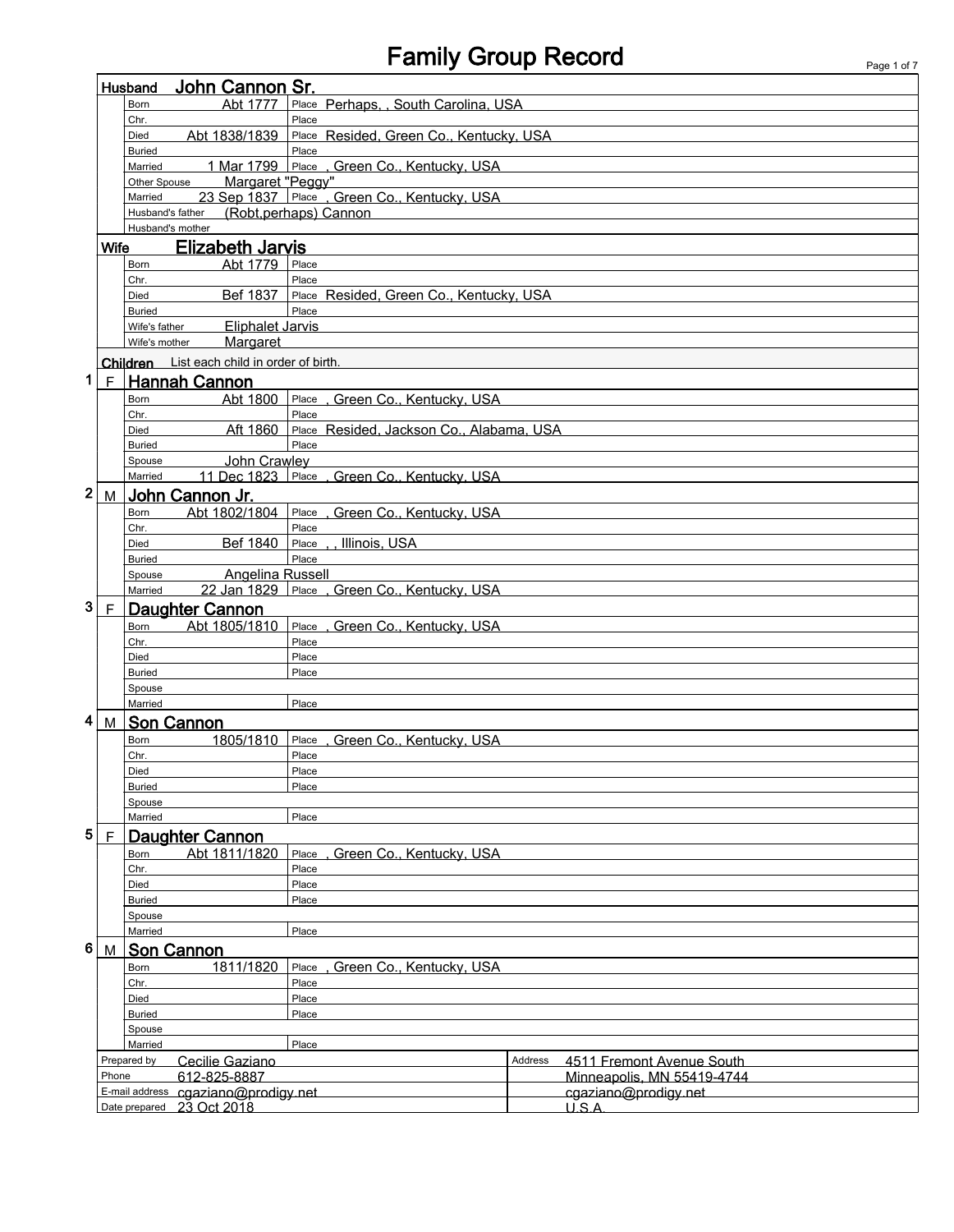| Page 2 of 7 |  |  |
|-------------|--|--|

|                                                                                               | John Cannon Sr.<br>Husband |                                                                                             |                                                                                                    |  |
|-----------------------------------------------------------------------------------------------|----------------------------|---------------------------------------------------------------------------------------------|----------------------------------------------------------------------------------------------------|--|
|                                                                                               | <b>Wife</b>                | <b>Elizabeth Jarvis</b>                                                                     |                                                                                                    |  |
|                                                                                               |                            | List each child in order of birth.<br>Children                                              |                                                                                                    |  |
|                                                                                               |                            |                                                                                             |                                                                                                    |  |
| 7                                                                                             |                            | M Son Cannon                                                                                |                                                                                                    |  |
|                                                                                               |                            | 1811/1820<br>Born                                                                           | Place, Green Co., Kentucky, USA                                                                    |  |
|                                                                                               |                            | Chr.                                                                                        | Place                                                                                              |  |
|                                                                                               |                            | Died<br><b>Buried</b>                                                                       | Place<br>Place                                                                                     |  |
|                                                                                               |                            | Spouse                                                                                      |                                                                                                    |  |
|                                                                                               |                            | Married                                                                                     | Place                                                                                              |  |
| 8                                                                                             | F                          | <b>Margaret Cannon</b>                                                                      |                                                                                                    |  |
|                                                                                               |                            | Abt 1811<br>Born                                                                            | Place<br>Green Co., Kentucky, USA                                                                  |  |
|                                                                                               |                            | Chr.                                                                                        | Place                                                                                              |  |
|                                                                                               |                            | Bef 1850<br>Died                                                                            | Place Resided, Marion Co., Kentucky, USA                                                           |  |
|                                                                                               |                            | <b>Buried</b>                                                                               | Place                                                                                              |  |
|                                                                                               |                            | Spouse                                                                                      | Rev. Hartwell T. Burge                                                                             |  |
|                                                                                               |                            | Married                                                                                     | 12 Mar 1831 Place , Green Co., Kentucky, USA                                                       |  |
| 9                                                                                             | F                          | <b>Daughter Cannon</b>                                                                      |                                                                                                    |  |
|                                                                                               |                            | 1811/1820<br>Born                                                                           | Place, Green Co., Kentucky, USA                                                                    |  |
|                                                                                               |                            | Chr.                                                                                        | Place                                                                                              |  |
|                                                                                               |                            | Died                                                                                        | Place                                                                                              |  |
|                                                                                               |                            | <b>Buried</b>                                                                               | Place                                                                                              |  |
|                                                                                               |                            | Spouse                                                                                      |                                                                                                    |  |
|                                                                                               |                            | Married                                                                                     | Place                                                                                              |  |
| 10 $F$                                                                                        |                            | Daughter Cannon                                                                             |                                                                                                    |  |
|                                                                                               |                            | 1811/1820<br>Born                                                                           | Place, Green Co., Kentucky, USA                                                                    |  |
|                                                                                               |                            | Chr.                                                                                        | Place                                                                                              |  |
|                                                                                               |                            | Died                                                                                        | Place                                                                                              |  |
|                                                                                               |                            | <b>Buried</b>                                                                               | Place                                                                                              |  |
|                                                                                               |                            | Spouse                                                                                      |                                                                                                    |  |
|                                                                                               |                            | Married                                                                                     | Place                                                                                              |  |
| 11 $\mid$ F                                                                                   |                            | Elizabeth A. Cannon                                                                         |                                                                                                    |  |
|                                                                                               |                            | Born                                                                                        | Place, Green Co., Kentucky, USA<br>1824                                                            |  |
|                                                                                               |                            | Chr.                                                                                        | Place                                                                                              |  |
|                                                                                               |                            | Bef 1880<br>Died                                                                            | , Hart C., Kentucky, or Fannin Co., Texas, USA<br>Place                                            |  |
|                                                                                               |                            | <b>Buried</b>                                                                               | Place                                                                                              |  |
|                                                                                               |                            | Spouse<br>Married                                                                           | Thomas A. Williamson<br>9 Sep 1845 Place . Green Co., Kentucky, USA                                |  |
|                                                                                               |                            |                                                                                             |                                                                                                    |  |
|                                                                                               | <b>Notes</b>               |                                                                                             |                                                                                                    |  |
|                                                                                               |                            | HUSBAND - John Cannon Sr.                                                                   |                                                                                                    |  |
|                                                                                               |                            |                                                                                             | Timeline for John Cannon and Elizabeth Jarvis[1]                                                   |  |
|                                                                                               |                            |                                                                                             |                                                                                                    |  |
|                                                                                               |                            | Abt 1777                                                                                    | Perhaps South Carolina. John Cannon was born.                                                      |  |
|                                                                                               |                            |                                                                                             |                                                                                                    |  |
|                                                                                               |                            | Abt 1779                                                                                    | Perhaps Surry Co., North Carolina. Elizabeth Jarvis was born, perhaps to Eliphalet Jarvis          |  |
|                                                                                               |                            |                                                                                             | and an unknown wife. The date is based on Elizabeth's statement that she was 20 years old          |  |
|                                                                                               |                            |                                                                                             | when she married John Cannon.[2] Marriage Book A, p. 64.                                           |  |
|                                                                                               |                            |                                                                                             |                                                                                                    |  |
|                                                                                               |                            |                                                                                             |                                                                                                    |  |
|                                                                                               |                            | 01 Mar 1799                                                                                 | Green Co., Kentucky. John Cannon married Elizabeth Jarvis. John Cannon and Jabez                   |  |
| Jarvis applied for and paid for the license. There is a written statement by Elizabeth Jarvis |                            |                                                                                             |                                                                                                    |  |
|                                                                                               |                            | stating she is 20 years of age and provides her own consent to marry John Cannon. Witnesses |                                                                                                    |  |
|                                                                                               |                            |                                                                                             | were Henry Skaggs and Moses Skaggs.[3] The minister was Jeremiah Able.                             |  |
|                                                                                               |                            |                                                                                             |                                                                                                    |  |
|                                                                                               |                            | 1800                                                                                        | Green Co., Kentucky. John Cannon was on the Tax List.[4]                                           |  |
|                                                                                               |                            |                                                                                             |                                                                                                    |  |
|                                                                                               |                            |                                                                                             |                                                                                                    |  |
|                                                                                               |                            | 27 Jun 1803                                                                                 | Green Co., Kentucky. John Cannon lost part of an ear in a fight with Daniel Harvey.[5]             |  |
|                                                                                               |                            |                                                                                             |                                                                                                    |  |
|                                                                                               |                            | 23 Feb 1804                                                                                 | Green Co., Kentucky. John Cannon present for Processioner's Report as disinterested person.[6]     |  |
|                                                                                               |                            |                                                                                             |                                                                                                    |  |
|                                                                                               |                            | Sep 1806                                                                                    | Green Co., Kentucky. Gimblen, Daniel. Nov. 6, 1806. Wife: Ann. Executor: wife. Wit: Joseph Benton, |  |
|                                                                                               |                            |                                                                                             | Samuel Marshall, John Cannon.[7]                                                                   |  |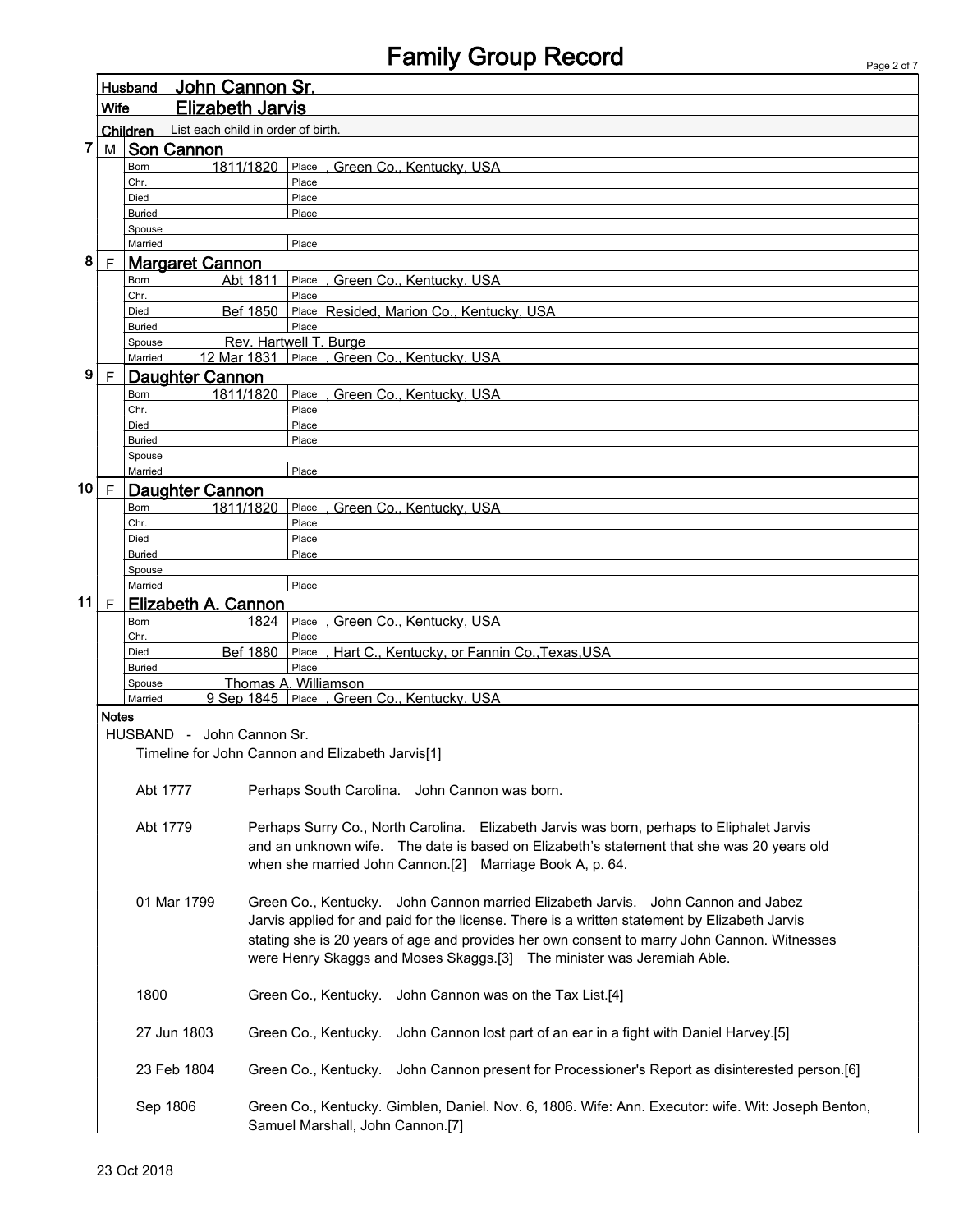| <b>Husband</b>              | <u>John Cannon Sr.</u>                                                                                                                                                                                                                                                                                                                                                                                                                                                                                                                                                                                                                                                                                                                                                 |
|-----------------------------|------------------------------------------------------------------------------------------------------------------------------------------------------------------------------------------------------------------------------------------------------------------------------------------------------------------------------------------------------------------------------------------------------------------------------------------------------------------------------------------------------------------------------------------------------------------------------------------------------------------------------------------------------------------------------------------------------------------------------------------------------------------------|
| <b>Wife</b>                 | <b>Elizabeth Jarvis</b>                                                                                                                                                                                                                                                                                                                                                                                                                                                                                                                                                                                                                                                                                                                                                |
| <b>Notes</b>                |                                                                                                                                                                                                                                                                                                                                                                                                                                                                                                                                                                                                                                                                                                                                                                        |
| <b>HUSBAND</b><br>1810      | (Continued)<br>- John Cannon Sr.<br>Greensburgh, Green Co., Kentucky.[8] Federal Census for Jno Cannon<br>Free White Persons - Males - Under 10:<br>1[born 1801/1810]{John 1802/4, Unknown}<br>Free White Persons - Males - 26 thru 44 :<br>1 [born 1766/1784]<br>John<br>Free White Persons - Females - Under 10:<br>3 [born 1801/1810] Hannah 1803 & 2 unknown<br>Free White Persons - Females - 26 thru 44: 1 [born 1766/1784] Betsy                                                                                                                                                                                                                                                                                                                                |
| 27 Sep 1811                 | Green Co., Kentucky. Bird Cannon and wife, Lucy, to John Suthern/Southern for \$100 in<br>cash and \$300 in trade for 150 acres in Green County - Thomas Munford his brothersSigned<br>Bird Cannon, Lucy Cannon. Wit: John Cannon, Burten Southern, Elizabeth Jarvis. 2 Oct<br>1811 acknowledged by Bird and Lucy Cannon. Proved by Burton Southern and Elizabeth Jarvis.<br>Rec.: James Allen, CGC.[9] [Elizabeth Jarvis is likely to be Elizabeth Cannon, wife of Jabez<br>Jarvis.]                                                                                                                                                                                                                                                                                  |
| 18 Jun 1813                 | Green Co., Kentucky. Bird Cannon and John Cannon were on the tax list, p. 6.[10]                                                                                                                                                                                                                                                                                                                                                                                                                                                                                                                                                                                                                                                                                       |
| 04 Aug 1812                 | Green Co., Kentucky. John Cannon purchased 249.5 acres for \$570.00 from Barret.[11]                                                                                                                                                                                                                                                                                                                                                                                                                                                                                                                                                                                                                                                                                   |
| 1820                        | Greensburgh, Green Co., Kentucky.[12] U S Census for John Cannon<br>Free White Persons - Males - Under 10:<br>2<br>[born 1811/1820] {Zarel 1813, Lazarus 1815}<br>Free White Persons - Males - 10 thru 15:<br>1<br>[born 1805/1810] Unknown<br>Free White Persons - Males - 16 thru 18:<br>[born 1802/1804]<br>John Jr.<br>1<br>Free White Persons - Males - 26 thru 44:<br>[born 1776/1794]<br>1<br>John Sr.<br>Free White Persons - Females - Under 10:<br>[born 1811/1820]<br>3<br>Margaret C., Eliz. A., unk<br>Free White Persons - Females - 10 thru 15: 1<br>[born 1805/1810]<br>Unknown<br>Free White Persons - Females - 16 thru 25: 1<br>[born 1795/1804]<br>Hannah 1803<br>Free White Persons - Females - 26 thru 44: 1<br>[born 1776/1794]<br><b>Betsy</b> |
| 11 Dec 1823<br>Crawley.[13] | Green Co., Kentucky. John Crawley and Samuel Crawley applied for and paid for the license for John<br>to marry Hannah Cannon on 11 Dec 1823. Witness were John Crawley and Thomas Crawley. An attachment to the<br>petition for license was consent from John Cannon assuring his daughter Hannah was of lawful age to marry John                                                                                                                                                                                                                                                                                                                                                                                                                                      |
| 1830                        | John Cannon and Betsy Jarvis not found.                                                                                                                                                                                                                                                                                                                                                                                                                                                                                                                                                                                                                                                                                                                                |
| 12 Mar 1831                 | Green Co., Kentucky. Hartwell T. Burge married Margaret Cannon. Bond of 50 pounds,<br>Hartwell T. Burge and Bird Cannon. Witness: John Barret.[14]                                                                                                                                                                                                                                                                                                                                                                                                                                                                                                                                                                                                                     |
| 23 Sep 1837                 | Green Co., Kentucky. John Cannon [Sr.?] married Peggy Skaggs. 50 pound bond, John<br>Cannon and William Currey. Witness: John Barret. NOTE: This could be a different John<br>Cannon than the one who married Elizabeth Jarvis.[15]                                                                                                                                                                                                                                                                                                                                                                                                                                                                                                                                    |
| 1840                        | Green Co., Kentucky. Federal Census. Margaret Cannon, aged 60-69 (born 1771/1789).<br>(Peggy is a nickname for Margaret, so this appears to be the widow of John Cannon, who<br>married her 23 Sep 1837.)[16]                                                                                                                                                                                                                                                                                                                                                                                                                                                                                                                                                          |
| 9 Sep 1845                  | Green Co., Kentucky. Elizabeth A. Cannon married Thomas Williamson. Thomas<br>Williamson & Russell Cannon, 50 pound bond. Wit.: Geo. W. Montagnce[?] [17]                                                                                                                                                                                                                                                                                                                                                                                                                                                                                                                                                                                                              |
| 2013.                       | [1] Some information is from "Barnes Family Tree" owned by "dsbeccue" at www.ancestry.com; accessed 17 Aug<br>[2] Information is from the family tree at www.rootsweb.ancestry.com, WorldConnect Project of Beverly (no last name),<br>database: "bnorman155," page entitled "Norman-McGowan Roots, Branches, Leaves & a Few Nuts," last updated 18<br>Mar 2015; accessed 19 Sep 2018.                                                                                                                                                                                                                                                                                                                                                                                 |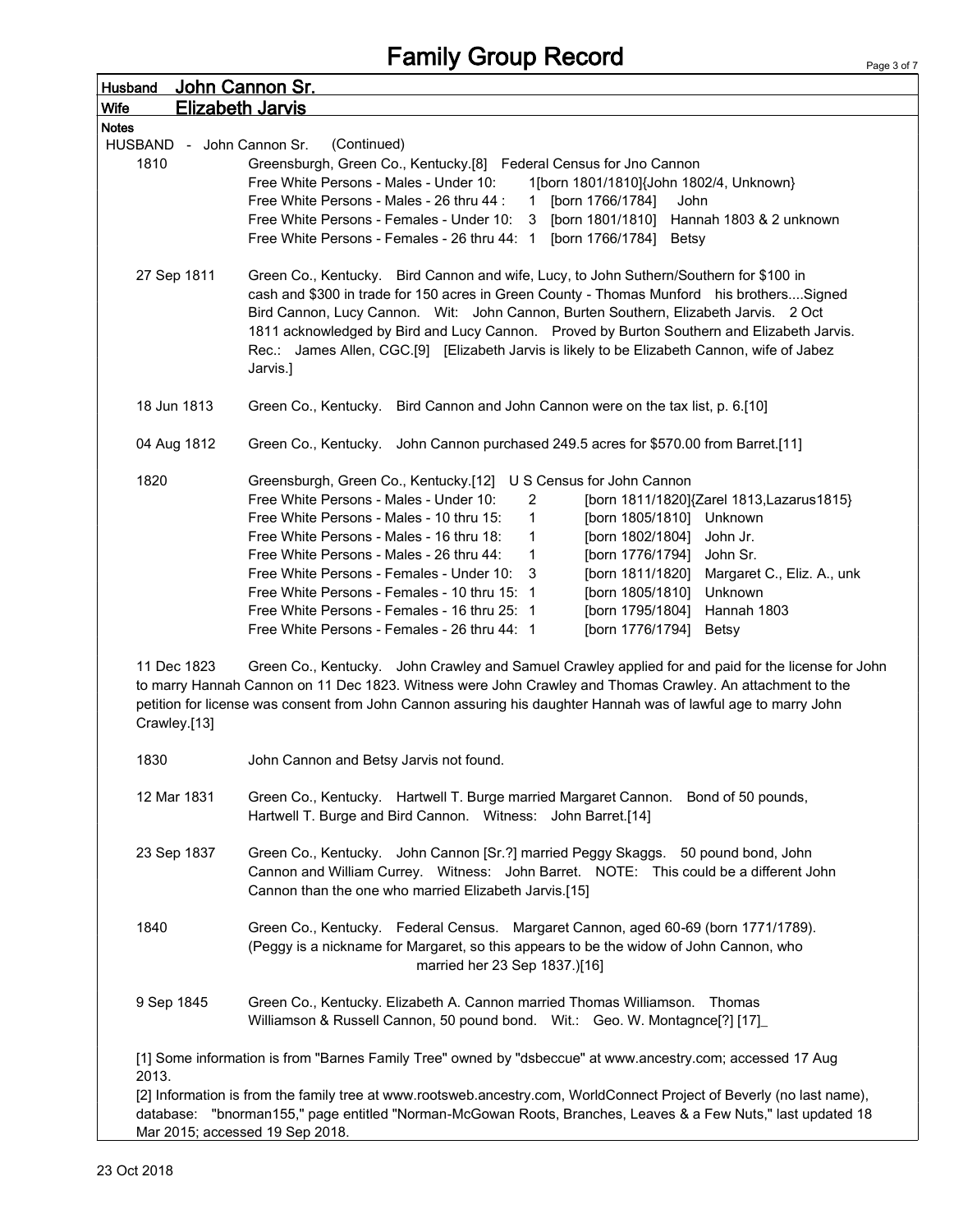## Husband John Cannon Sr. Wife Elizabeth Jarvis

Notes

| <b>Notes</b>                                                                                                                                                                                                          |
|-----------------------------------------------------------------------------------------------------------------------------------------------------------------------------------------------------------------------|
| (Continued)<br>HUSBAND - John Cannon Sr.                                                                                                                                                                              |
| [3] Information is from the family tree at www.rootsweb.ancestry.com, WorldConnect Project of Beverly (no last name),                                                                                                 |
| database: "bnorman155," page entitled "Norman-McGowan Roots, Branches, Leaves & a Few Nuts," last updated 18                                                                                                          |
| Mar 2015; accessed 19 Sep 2018. Information is also at Ancestry.com. Kentucky, Compiled Marriages, 1802-1850                                                                                                          |
| [database on-line].                                                                                                                                                                                                   |
| [4] Ancestry.com. Kentucky, Compiled Census and Census Substitutes Index, 1810-1890 [database on-line]. Provo,                                                                                                        |
| UT, USA: Ancestry.com Operations Inc, 1999. Original data: Jackson, Ron V., Accelerated Indexing Systems, comp                                                                                                        |
| Kentucky Census, 1810-1890. Compiled and digitized by Mr. Jackson and AIS from microfilmed schedules of the U.S.                                                                                                      |
| Federal Decennial Census, territorial/state censuses, and/or census substitutes.                                                                                                                                      |
| [5] Minute Book, according to "Smith Family Tree" owned by "btsarrow." Accessed 27 Sep 2018.                                                                                                                          |
| [6] From "Smith Family Tree" owned by "btsarrow." Accessed 27 Sep 2018.                                                                                                                                               |
| [7] https://www.ancestry.com/interactive/48553/EarlyKYWills-002527-286. Abstract of Early Kentucky Wills and                                                                                                          |
| Inventories. Appendix: Green County Book A, page 286 [database-on-line]. https://www.werelate.org/wiki/Person:                                                                                                        |
| Daniel_Gimlin_(2): Daniel Gimlin, born about 1776; married 05 APR 1799 in Green Co., Kentucky, to Anna Hiestand;                                                                                                      |
| died 1806.                                                                                                                                                                                                            |
| [8] Ancestry.com. 1810 United States Federal Census [database on-line]; Roll: 6; Page: 264; Image: 00282; Family                                                                                                      |
| History Library Film: 0181351. Provo, UT, USA: Ancestry.com Operations, Inc., 2010. Images reproduced by                                                                                                              |
| FamilySearch.                                                                                                                                                                                                         |
| [9] This document is courtesy of Norman Cannon, normjc72@gmail.com.                                                                                                                                                   |
| [10] This document is courtesy of Norman Cannon, normjc72@gmail.com.                                                                                                                                                  |
| [11] Green County, Kentucky, Deed Book 6, pp. 373-374. From "Smith Family Tree" owned by "btsarrow." Accessed                                                                                                         |
| 27 Sep 2018.                                                                                                                                                                                                          |
| [12] Ancestry.com. 1820 United States Federal Census [database on-line]; Page: 54; NARA Roll: M33_20; Image: 65.                                                                                                      |
| Provo, UT, USA: Ancestry.com Operations, Inc., 2010. Images reproduced by FamilySearch.                                                                                                                               |
| [13] Some information is from the family tree at www.rootsweb.ancestry.com, WorldConnect Project, of Beverly (no                                                                                                      |
| last name), database: bnorman155, page entitled "Norman-McGowan Roots, Branches, Leaves & a Few Nuts," last<br>updated 18 Mar 2015; accessed 12 Oct 2018. Also: Ancestry.com. Kentucky, Compiled Marriages, 1802-1850 |
| [database on-line]. Provo, UT, USA: Ancestry.com Operations Inc, 1997. Original data: Dodd, Jordan, Comp                                                                                                              |
| Kentucky Marriages to 1850.                                                                                                                                                                                           |
| [14] Jpeg image from www.findmypast.com, Family Search film 000594373. Also: Green Co., Ky. Marriages 1793-                                                                                                           |
| 1836 Book B, published by the Green County, Kentucky, Historical Society, undated, no copyright found. From: http://                                                                                                  |
| files.usgwarchives.net/ky/green/vitals/marr/marrbkb.txt                                                                                                                                                               |
| [15] Jpeg image from www.findmypast.com, FamilySearch film 000594375.                                                                                                                                                 |
| [3] Year: 1840: Census Place: Green. Kentucky: Page: 194: Family History Library Film: 0007826. Ancestry.com.                                                                                                         |

[3] Year: 1840; Census Place: Green, Kentucky; Page: 194; Family History Library Film: 0007826. Ancestry.com. 1840 United States Federal Census [database on-line]. Provo, UT, USA: Ancestry.com Operations, Inc., 2010. [16] Many people think she was the widow of David Skaggs (b. 28 Apr 1767, d. 1810/1813 Green Co., Kentucky). If correct, he was shown as 45/older (1765/earlier), and she was 26-44 (1766/1784) in the 1810 federal census of Green Co., Roll 6, page 252. From www.ancestry.com. In the 1820 federal census of Green Co. Margret Skeggs [Skaggs] was 45/over (1775/earlier). I did not find her in the 1830 census. The 1840 federal census of Green Co. shows Margaret Cannon, 60-69 (1771/1789). She has been identified as the Margaret Cannon in the 1850 Taylor Co., KY, census, p. 145B, aged 90 (born 1760). She has also been identified as the Margaret Cannon in the 1860 Taylor Co., KY, census, p. 515, age 102 (born 1758). I am inclined to give her birthdate as about 1775 and do not think she was as old as shown in the 1850 and 1860 censuses if she is the same woman.

[17] Jpeg copy of original bond, obtained from www.findmypast.com, FamilySearch film 000594377.

CHILD 1 - Hannah Cannon

11 Dec 1823 Green County, Kentucky. Hannah Cannon married John Crawley.[1]

1830 Federal Census: Not located.

1840 Federal Census of Jackson County, Alabama; Page: 68. Name: John Crawley Free White Persons - Males - 5 thru 9: 2 b. 1831/1835 Free White Persons - Males - 10 thru 14: 1 b. 1826/1830 Free White Persons - Males - 15 thru 19: 1 b. 1821/1825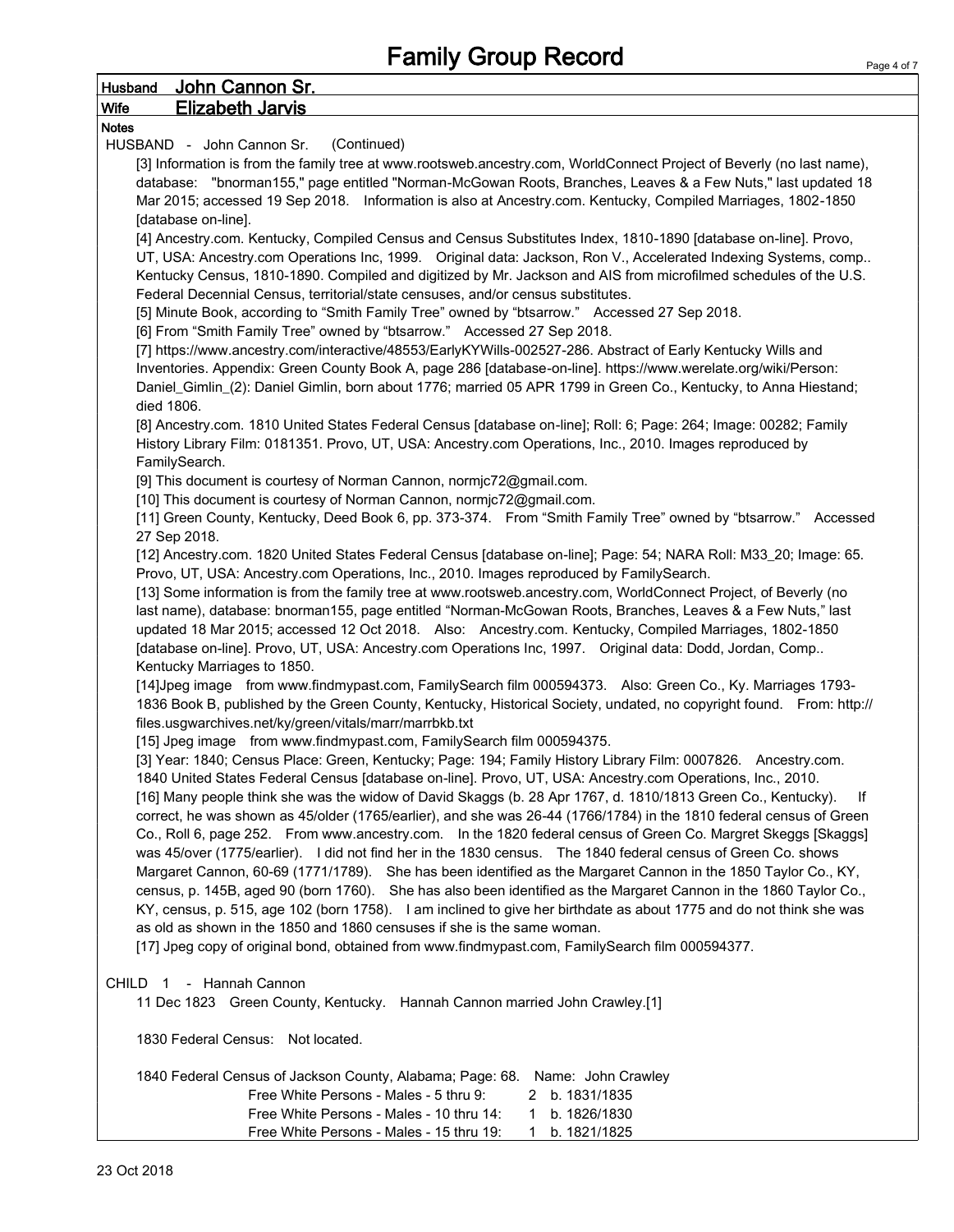## Family Group Record

Page 5 of 7

| <u>John Cannon Sr.</u><br><b>Husband</b>                                                                                                                                                                                                                            |                                                                                                                                                                                                                                                                                                                                                                                                                                                                                                                                                                                                                                                                                                                                                                                                                |  |  |  |
|---------------------------------------------------------------------------------------------------------------------------------------------------------------------------------------------------------------------------------------------------------------------|----------------------------------------------------------------------------------------------------------------------------------------------------------------------------------------------------------------------------------------------------------------------------------------------------------------------------------------------------------------------------------------------------------------------------------------------------------------------------------------------------------------------------------------------------------------------------------------------------------------------------------------------------------------------------------------------------------------------------------------------------------------------------------------------------------------|--|--|--|
| <b>Wife</b>                                                                                                                                                                                                                                                         | <b>Elizabeth Jarvis</b>                                                                                                                                                                                                                                                                                                                                                                                                                                                                                                                                                                                                                                                                                                                                                                                        |  |  |  |
| <b>Notes</b>                                                                                                                                                                                                                                                        |                                                                                                                                                                                                                                                                                                                                                                                                                                                                                                                                                                                                                                                                                                                                                                                                                |  |  |  |
| CHILD 1 - Hannah Cannon                                                                                                                                                                                                                                             | (Continued)                                                                                                                                                                                                                                                                                                                                                                                                                                                                                                                                                                                                                                                                                                                                                                                                    |  |  |  |
|                                                                                                                                                                                                                                                                     | Free White Persons - Males - 40 thru 49: 1 b. 1791/1800                                                                                                                                                                                                                                                                                                                                                                                                                                                                                                                                                                                                                                                                                                                                                        |  |  |  |
|                                                                                                                                                                                                                                                                     | Free White Persons - Females - Under 5:<br>1 b. 1836/1840                                                                                                                                                                                                                                                                                                                                                                                                                                                                                                                                                                                                                                                                                                                                                      |  |  |  |
|                                                                                                                                                                                                                                                                     | Free White Persons - Females - 10 thru 14: 1 b. 1826/1830                                                                                                                                                                                                                                                                                                                                                                                                                                                                                                                                                                                                                                                                                                                                                      |  |  |  |
|                                                                                                                                                                                                                                                                     | Free White Persons - Females - 15 thru 19: 1 b. 1821/1825                                                                                                                                                                                                                                                                                                                                                                                                                                                                                                                                                                                                                                                                                                                                                      |  |  |  |
|                                                                                                                                                                                                                                                                     | Free White Persons - Females - 40 thru 49: 1 b. 1791/1800                                                                                                                                                                                                                                                                                                                                                                                                                                                                                                                                                                                                                                                                                                                                                      |  |  |  |
|                                                                                                                                                                                                                                                                     |                                                                                                                                                                                                                                                                                                                                                                                                                                                                                                                                                                                                                                                                                                                                                                                                                |  |  |  |
| 1850                                                                                                                                                                                                                                                                | District 21, Jackson Co., Alabama.[3] Federal Census; Roll: M432_7; Page: 134B; Family 430.                                                                                                                                                                                                                                                                                                                                                                                                                                                                                                                                                                                                                                                                                                                    |  |  |  |
|                                                                                                                                                                                                                                                                     | Household Members: Name Age<br><b>Birthplace</b>                                                                                                                                                                                                                                                                                                                                                                                                                                                                                                                                                                                                                                                                                                                                                               |  |  |  |
|                                                                                                                                                                                                                                                                     | North Carolina<br>John Crawley<br>50 abt 1800                                                                                                                                                                                                                                                                                                                                                                                                                                                                                                                                                                                                                                                                                                                                                                  |  |  |  |
|                                                                                                                                                                                                                                                                     | Hannah Crawley 47 abt 1803<br>Kentucky                                                                                                                                                                                                                                                                                                                                                                                                                                                                                                                                                                                                                                                                                                                                                                         |  |  |  |
|                                                                                                                                                                                                                                                                     | Elizabeth Crawley22 abt 1828<br>Tennessee                                                                                                                                                                                                                                                                                                                                                                                                                                                                                                                                                                                                                                                                                                                                                                      |  |  |  |
|                                                                                                                                                                                                                                                                     | Henry K Crawley 20 abt 1830<br>Tennessee                                                                                                                                                                                                                                                                                                                                                                                                                                                                                                                                                                                                                                                                                                                                                                       |  |  |  |
|                                                                                                                                                                                                                                                                     | Samuel B Crawley18 abt 1832<br>Alabama                                                                                                                                                                                                                                                                                                                                                                                                                                                                                                                                                                                                                                                                                                                                                                         |  |  |  |
|                                                                                                                                                                                                                                                                     | Rufus K Crawley 15 abt 1835<br>Alabama                                                                                                                                                                                                                                                                                                                                                                                                                                                                                                                                                                                                                                                                                                                                                                         |  |  |  |
|                                                                                                                                                                                                                                                                     | Lucy J Crawley 11 abt 1839<br>Alabama                                                                                                                                                                                                                                                                                                                                                                                                                                                                                                                                                                                                                                                                                                                                                                          |  |  |  |
|                                                                                                                                                                                                                                                                     | Jesse W Crawley 6 abt 1844<br>Alabama                                                                                                                                                                                                                                                                                                                                                                                                                                                                                                                                                                                                                                                                                                                                                                          |  |  |  |
|                                                                                                                                                                                                                                                                     | Stephen D Crawley 3 abt 1847 Alabama                                                                                                                                                                                                                                                                                                                                                                                                                                                                                                                                                                                                                                                                                                                                                                           |  |  |  |
|                                                                                                                                                                                                                                                                     |                                                                                                                                                                                                                                                                                                                                                                                                                                                                                                                                                                                                                                                                                                                                                                                                                |  |  |  |
| 1860                                                                                                                                                                                                                                                                | Division 4, Jackson, Alabama. Federal Census.[4] Post Office: Paint Rock.                                                                                                                                                                                                                                                                                                                                                                                                                                                                                                                                                                                                                                                                                                                                      |  |  |  |
|                                                                                                                                                                                                                                                                     | Household Members: Name Age<br><b>Birthplace</b>                                                                                                                                                                                                                                                                                                                                                                                                                                                                                                                                                                                                                                                                                                                                                               |  |  |  |
|                                                                                                                                                                                                                                                                     | Hanah Crawley 60 abt 1800<br>Kentucky                                                                                                                                                                                                                                                                                                                                                                                                                                                                                                                                                                                                                                                                                                                                                                          |  |  |  |
|                                                                                                                                                                                                                                                                     | Elizabeth Crawley35 abt 1825<br>Alabama                                                                                                                                                                                                                                                                                                                                                                                                                                                                                                                                                                                                                                                                                                                                                                        |  |  |  |
|                                                                                                                                                                                                                                                                     | Saml Crawley<br>AlabamaFarmer<br>25 abt 1835                                                                                                                                                                                                                                                                                                                                                                                                                                                                                                                                                                                                                                                                                                                                                                   |  |  |  |
|                                                                                                                                                                                                                                                                     | Jessee Crawley 13 abt 1847<br>Alabama                                                                                                                                                                                                                                                                                                                                                                                                                                                                                                                                                                                                                                                                                                                                                                          |  |  |  |
|                                                                                                                                                                                                                                                                     | Alabama<br>Lucy Crawley<br>22 abt 1838                                                                                                                                                                                                                                                                                                                                                                                                                                                                                                                                                                                                                                                                                                                                                                         |  |  |  |
|                                                                                                                                                                                                                                                                     | Ardy Helens<br>22 abt 1838<br>AlabamaCom Laborer                                                                                                                                                                                                                                                                                                                                                                                                                                                                                                                                                                                                                                                                                                                                                               |  |  |  |
| Inc., 2010.                                                                                                                                                                                                                                                         | [1] Ancestry.com. Kentucky, Compiled Marriages, 1802-1850 [database on-line]. Provo, UT, USA: Ancestry.com<br>Operations Inc, 1997. Original data: Dodd, Jordan, Comp Kentucky Marriages to 1850. Electronic transcription of<br>marriage records held by the individual counties in Kentucky.<br>[2] Ancestry.com. 1840 United States Federal Census [database on-line]. Provo, UT, USA: Ancestry.com Operations,<br>Images reproduced by FamilySearch.<br>[3] Ancestry.com. 1850 United States Federal Census [database on-line], Image: 279. Provo, UT, USA: Ancestry.com<br>Operations, Inc., 2009. Images reproduced by FamilySearch.<br>[4] Ancestry.com. 1860 United States Federal Census [database on-line]; Roll: M653_11; Page: 286; 130/130.; Family<br>History Library Film: 803011. Provo, UT, U |  |  |  |
|                                                                                                                                                                                                                                                                     |                                                                                                                                                                                                                                                                                                                                                                                                                                                                                                                                                                                                                                                                                                                                                                                                                |  |  |  |
| CHILD 8 - Margaret Cannon<br>12 Mar 1831 Green County, Kentucky. Hartwell T. Burge married Margaret Cannon. Bond of 50 pounds, HartwellT.<br>Burge and Bird Cannon. Witness: John Barret. Jpeg image from www.findmypast.com, FamilySearch film<br>000594373. Also: |                                                                                                                                                                                                                                                                                                                                                                                                                                                                                                                                                                                                                                                                                                                                                                                                                |  |  |  |
|                                                                                                                                                                                                                                                                     | Green Co., Ky. Marriages 1793-1836 Book B, published by the Green County, Kentucky, Historical Society, undated,<br>no copyright found. From: <http: files.usgwarchives.net="" green="" ky="" marr="" marrbkb.txt="" vitals=""></http:>                                                                                                                                                                                                                                                                                                                                                                                                                                                                                                                                                                        |  |  |  |
|                                                                                                                                                                                                                                                                     | 1840; Census Place: Marion County, Kentucky; Page: 337; Family History Library Film: 0007829: Hartwell Burge<br>Free White Persons - Males - 30 thru 39:<br>$\overline{1}$<br>1801/1810<br>Free White Persons - Females - Under 5:<br>2 1836/1840                                                                                                                                                                                                                                                                                                                                                                                                                                                                                                                                                              |  |  |  |
|                                                                                                                                                                                                                                                                     | Free White Persons - Females - 10 thru 14: 1 1826/1830                                                                                                                                                                                                                                                                                                                                                                                                                                                                                                                                                                                                                                                                                                                                                         |  |  |  |
|                                                                                                                                                                                                                                                                     | Free White Persons - Females - 20 thru 29: 1 1811/1820                                                                                                                                                                                                                                                                                                                                                                                                                                                                                                                                                                                                                                                                                                                                                         |  |  |  |
| 2010.                                                                                                                                                                                                                                                               | Ancestry.com. 1840 United States Federal Census [database on-line]. Provo, UT, USA: Ancestry.com Operations, Inc.,                                                                                                                                                                                                                                                                                                                                                                                                                                                                                                                                                                                                                                                                                             |  |  |  |
|                                                                                                                                                                                                                                                                     | Images reproduced by FamilySearch.                                                                                                                                                                                                                                                                                                                                                                                                                                                                                                                                                                                                                                                                                                                                                                             |  |  |  |

r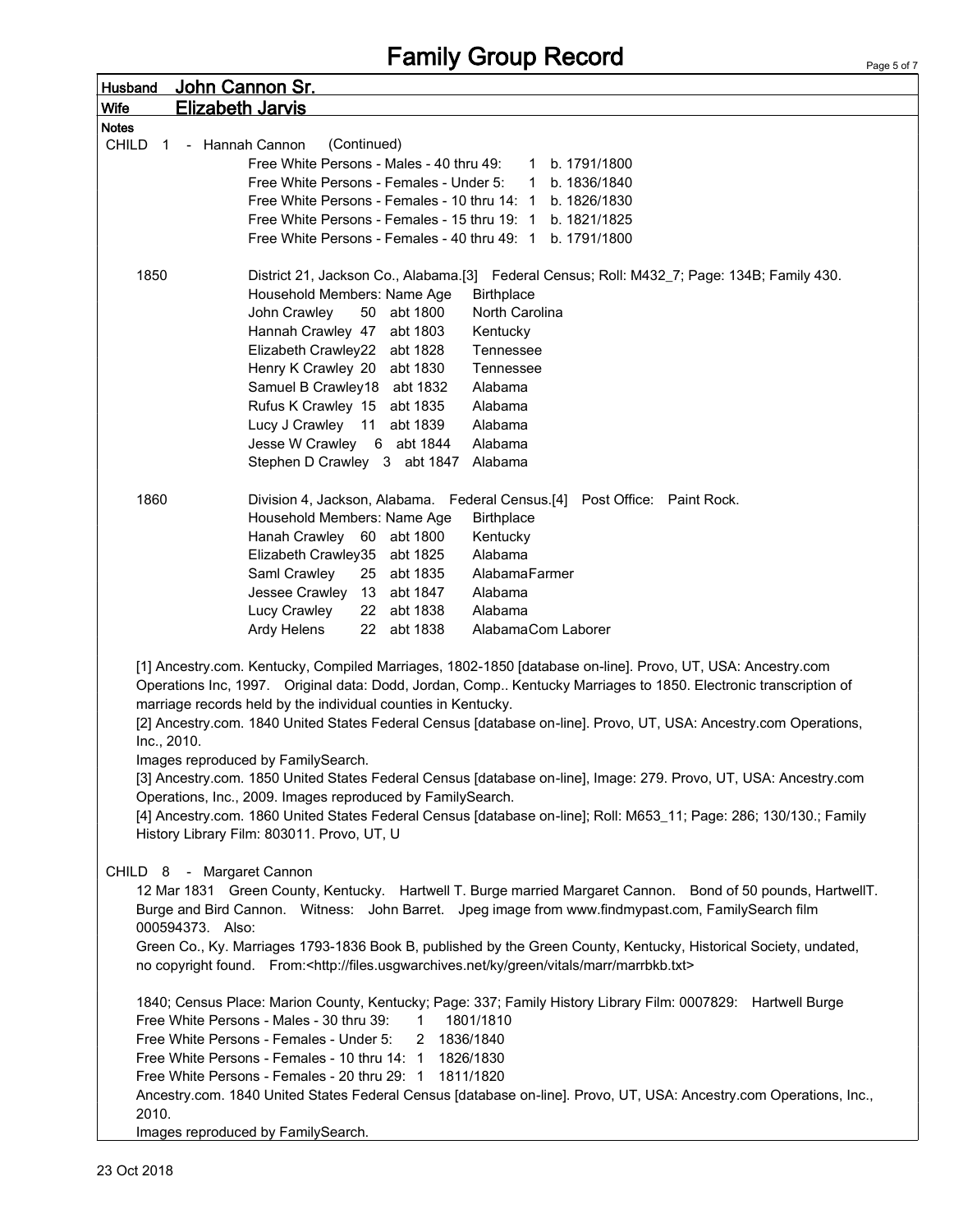| Husband John Cannon Sr.                                                                                            |  |
|--------------------------------------------------------------------------------------------------------------------|--|
| <b>Elizabeth Jarvis</b><br><b>Wife</b>                                                                             |  |
| <b>Notes</b>                                                                                                       |  |
| CHILD 8 - Margaret Cannon<br>(Continued)                                                                           |  |
| 1850; Census Place: District 1, Adair Co., Kentucky; Roll: M432_190; Page: 49A; Image: 103; Family Number: 703.    |  |
| <b>Household Members:</b>                                                                                          |  |
| Name Age                                                                                                           |  |
| <b>Hartwell Burge</b><br>35 1815 Virginia Male<br>32 1818 Tennessee Female                                         |  |
| M J Burge<br>A C Burge<br>12 1838 Kentucky Female                                                                  |  |
| P S Burge<br>10 1840 Kentucky Female                                                                               |  |
| S A Burge<br>8 1842 Kentucky Female                                                                                |  |
| M E Burge<br>6 1844 Kentucky Female                                                                                |  |
| M F Burge<br>4 1846 Kentucky Female                                                                                |  |
| 1 1849 Kentucky Male<br>D A Burge                                                                                  |  |
| Ancestry.com. 1850 United States Federal Census [database on-line]. Provo, UT, USA: Ancestry.com Operations, Inc., |  |
| 2009. Images reproduced by FamilySearch.                                                                           |  |
| CHILD 11 - Elizabeth A. Cannon                                                                                     |  |
| Some information is from the Ancestry.com family tree of "vadenlu2" of Houston, Texas, USA, entitled "Vaden-       |  |
| Rollins2." Accessed 22 Oct 2018.                                                                                   |  |
|                                                                                                                    |  |
| 09 Sep 1845 Green County, Kentucky. Elizabeth A. Cannon married Thomas Williamson. FamilySearch Film               |  |
| 000594377. Obtained from www.findmypast.com. Thomas Williamson & Russell Cannon, 50 pound bond. Wit.: Geo.         |  |
| W. Montagnce[?]                                                                                                    |  |
|                                                                                                                    |  |
| 1850; Census Place: District 1, Green, Kentucky; Roll: M432_202; Page: 91A; Image: 187; Family Number: 168         |  |
| <b>Household Members:</b>                                                                                          |  |
| Name<br>Age<br>Thomas Williamson<br>27 1823 Tennessee                                                              |  |
| 26 1824 Green County, Kentucky<br>Elizabeth Williamson                                                             |  |
| Suellen Williamson<br>3 1847 Green County, Kentucky                                                                |  |
| 2 1848 Green County, Kentucky<br>Martha D Williamson                                                               |  |
| 0 1850 Green County, Kentucky<br>Robert B Williamson                                                               |  |
| Ancestry.com. 1850 United States Federal Census [database on-line]. Provo, UT, USA: Ancestry.com Operations, Inc., |  |
| 2009. Images reproduced by FamilySearch.                                                                           |  |
|                                                                                                                    |  |
| 1860; Census Place: District 1, Hart Co., Kentucky; Post Office: Green River; Roll: M653_372; Page: 785; Family    |  |
| History Library Film: 803372; Dwelling Number: 454, Family Number: 449                                             |  |
| <b>Household Members:</b><br>Name<br>Age                                                                           |  |
| Thos Williamson<br>1824 Tennessee<br>Blacksmith<br>36                                                              |  |
| Elizabeth Williamson<br>35<br>1825 Kentucky                                                                        |  |
| Llewellen Williamson<br>Kentucky<br>13<br>1847                                                                     |  |
| Martha Williamson<br>1849 Kentucky<br>11                                                                           |  |
| Robert Williamson<br>9<br>1851 Kentucky                                                                            |  |
| Perry C Williamson<br>1853 Kentucky<br>7                                                                           |  |
| William Williamson<br>Kentucky<br>5<br>1855                                                                        |  |
| James Williamson<br>2 1858 Kentucky                                                                                |  |
| Ancestry.com. 1860 United States Federal Census [database on-line]. Provo, UT, USA: Ancestry.com Operations, Inc., |  |
| 2009. Images reproduced by FamilySearch.                                                                           |  |
| 1870; Census Place: Precinct 5, Hart Co., Kentucky; Roll: M593_468; Page: 241B; Dwelling Number:<br>22; Family     |  |
| History Library Film: 545967.                                                                                      |  |
| <b>Household Members:</b>                                                                                          |  |
| Name<br>Age                                                                                                        |  |
| T A Williamson<br>1823 Kentucky Farmer<br>47                                                                       |  |